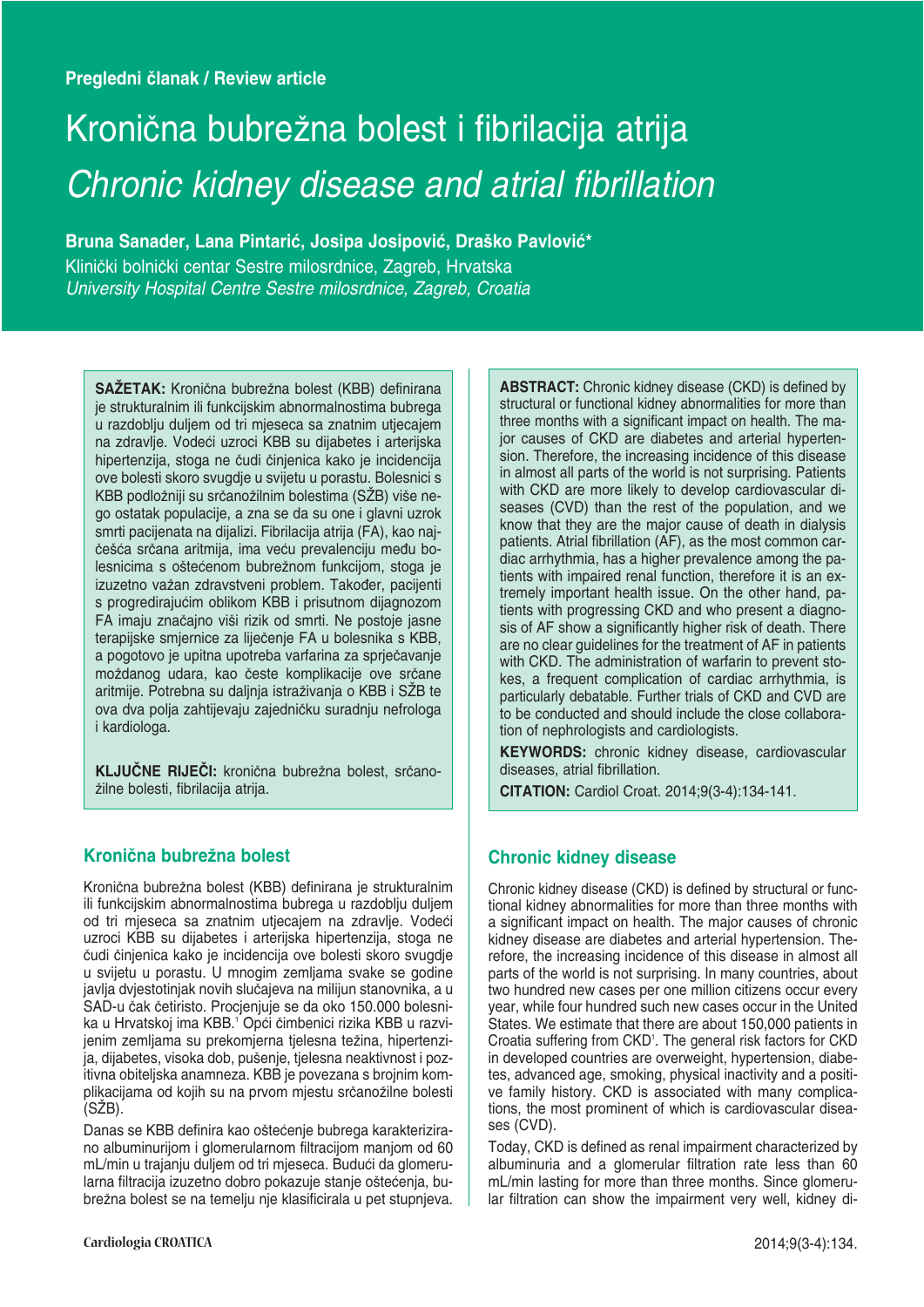No, ta klasifikacija nije obuhvaćala čimbenike koji su bitni za prognozu bubrežne bolesti, poput npr. proteinurije, pa je uvedena nova klasifikacija koja istovremeno uzima u obzir i glomerularnu filtraciju i albuminuriju (**Tablica 1.**).

sease is accordingly classified in five degrees. However, this classification does not include the factors that are important for the prognosis of the kidney disease, such as proteinuria, so a new classification that simultaneously considers both glomerular filtration and albuminuria has been introduced (**Table 1**).

|                                               |                                                                                                             |                                     |           |                                 | Persistent albuminuria categories     |                          |  |
|-----------------------------------------------|-------------------------------------------------------------------------------------------------------------|-------------------------------------|-----------|---------------------------------|---------------------------------------|--------------------------|--|
|                                               |                                                                                                             |                                     |           | A <sub>1</sub>                  | A <sub>2</sub>                        | A <sub>3</sub>           |  |
|                                               | Table 1. Prognosis of chronic kidney disease<br>by glomerular filtration rate and albuminuria<br>categorie. |                                     |           | Normal to mild-<br>ly increased | Moderately<br>increased               | Severely<br>increased    |  |
|                                               |                                                                                                             |                                     |           | $<$ 30 mg/g<br><3 mg/mmol       | 30-300 mg/g<br>3-30 mg/mmol           | >300 mg/g<br>>30 mg/mmol |  |
|                                               | G <sub>1</sub>                                                                                              | Normal or high                      | $\geq 90$ |                                 |                                       |                          |  |
|                                               | G <sub>2</sub>                                                                                              | Mildly decreased                    | 60-89     |                                 |                                       |                          |  |
|                                               | G <sub>3a</sub>                                                                                             | Mildly-moderately<br>decreased      | 45-59     |                                 |                                       |                          |  |
| description and range                         | G <sub>3</sub> b                                                                                            | Moderately to severely<br>decreased | 30-44     |                                 |                                       |                          |  |
| categories (ml/min per 1,73 m <sup>2</sup> ), | G4                                                                                                          | Severely decreased                  | 15-29     |                                 |                                       |                          |  |
| GFR.                                          | G <sub>5</sub>                                                                                              | Kidney failure                      | $\leq 15$ |                                 |                                       |                          |  |
|                                               |                                                                                                             |                                     |           |                                 | Low risk<br>Moderately increased risk |                          |  |

Moderately increased risk High risk Very high risk

O klasifikaciji KBB puno se raspravljalo u zadnjih desetak godina. Pokušava se pronaći optimalan način kako bi se uzeli svi Ëimbenici bolesti u obzir (osnovna bolest, glomerularna filtracija i albuminurija kao pokazatelji trenutnog oštećenja bubrega, druge pridružene bolesti i stanja pacijenata, rizik pojedinca za komplikacije itd.) te na temelju toga donijele odluke o terapiji i postupanju s pacijentom.<sup>2</sup>

Osim već spomenutih najčešćih uzroka KBB uzroci mogu biti različiti oblici glomerulonefritisa, bakterijske infekcije, kamenci i parazitarne bolesti, što je često u nerazvijenim zemljama. Policistična bolest bubrega, analgetska nefropatija, tubulointersticijska bolest, autoimuna bolest, vaskulitis, amiloidoza, multipli mijelom, hemolitičko-uremički sindrom i endemska nefropatija također mogu dovesti do kroničnog bubrežnog zatajenja.

Od velike je važnosti što ranije prepoznavanje pacijenata s bubrežnom bolesti jer pravodobna intervencija može smanjiti izglede za kardiovaskularnim komplikacijama ili pogoršanjima bubrežne funkcije. Važne su i nefarmakološke mjere kao što su prestanak pušenja, prilagođena prehrana s ograničenjem unosa soli, umjerena tjelovježba itd. Jedna od ključnih mjera je dobra kontrola arterijskog tlaka (AT). Ciljne vrijednosti AT za bubrežne bolesnike su <125-135/75-85 mmHg. Lijekovi koji djeluju na renin-angiotenzinski sustav su lijekovi izbora za kontrolu AT u KBB zbog svog renoproThis CKD classification has been much discussed in the last ten years. We are trying to find an optimal way to take all disease factors into account (primary disease, glomerular filtration rate and albuminuria as indicators of current renal impairment, other associated diseases and a patient's condition, individual risk of complications, etc.) and make decisions on a therapy and management of patients accordingly.<sup>2</sup>

Other causes of CKD may be different forms of glomerulonephritis, bacterial infections, stones and parasitic diseases, which are common in underdeveloped countries. Polycystic kidney disease, analgesic nephropathy, tubulointerstitial disease, autoimmune disease, vasculitis, amyloidosis, multiple myeloma, hemolytic uremic syndrome and endemic nephropathy can also lead to chronic renal failure.

Early identification of patients with renal disease is of great importance because timely intervention can reduce the chances of cardiovascular complications or renal function impairment. There are some non-pharmacological measures, such as smoking cessation, a tailored diet accompanied by limited salt intake, moderate exercise, etc., that are also very important. Another key measure is a good control of blood pressure (BP). BP target values for kidney patients are <125-135/75-85 mmHg. Drugs that have an effect on the renin-angiotensin system are the drugs of choice for BP control in CKD because of their renoprotective action and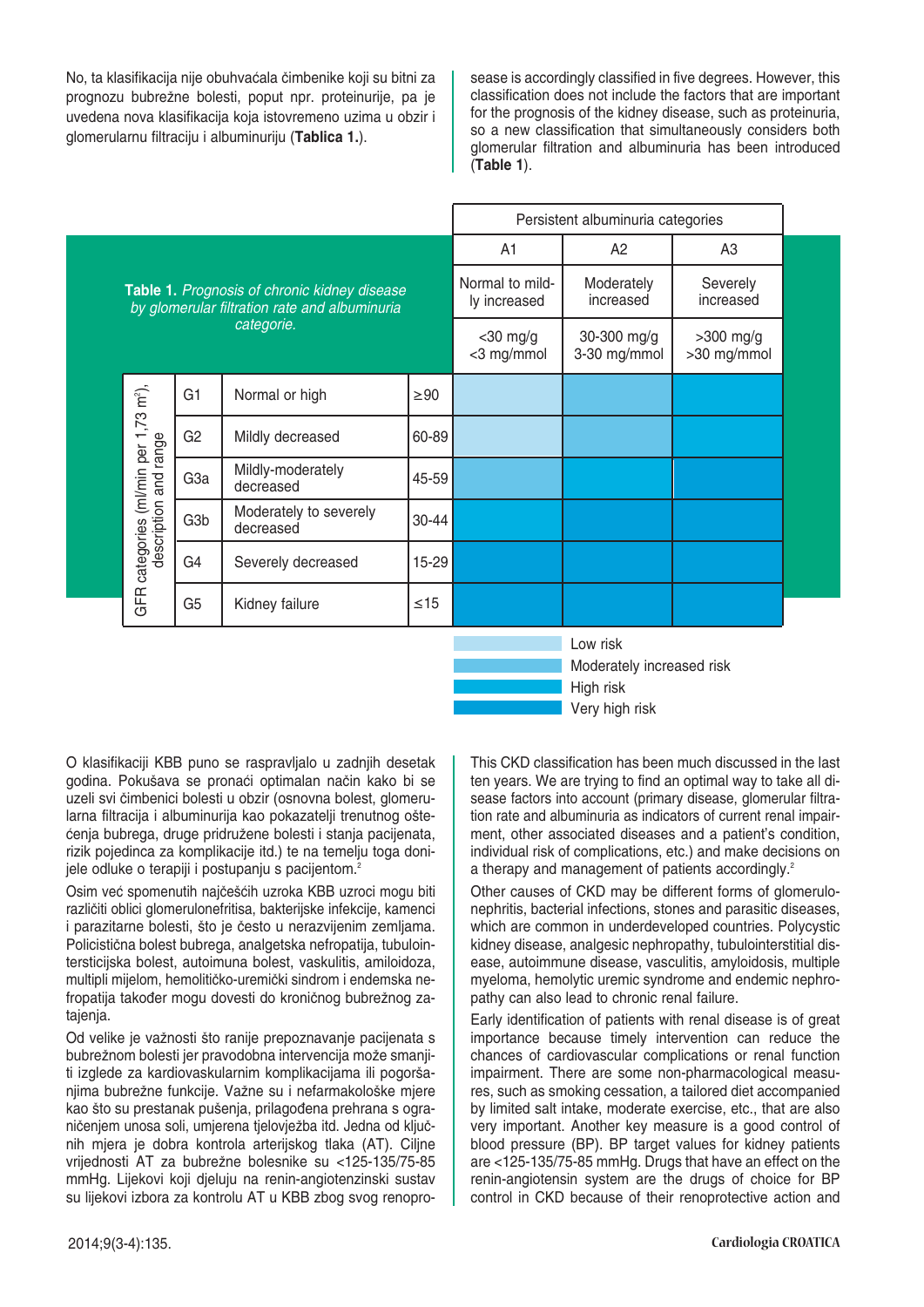tektivnog djelovanja i dokazanog učinka na smanjenje komplikacija. U dijabetičara s KBB kontrola glikemije je također od iznimne vaænosti. Ciljne vrijednosti su HbA1c <7% i glikemija 4-7 mmol/L. Važna je i korekcija dislipidemije. Bubrežni bolesnici trebali bi se držati vrijednosti propisanih za opću populaciju, a kao medikamentna terapija na prvom mjestu su statini.<sup>3</sup> Acetilsalicilatna kiselina je također često propisivan lijek u KBB zbog svog dokazanog djelovanja na prevenciju kardiovaskularnih događanja, no davanje takve terapije mora biti individualizirano uzevši u obzir povišen rizik od krvarenja.4 LijeËenje bolesnika s KBB zahtjeva korekciju i metaboličkih komplikacija, od kojih su najčešće anemija i poremećaji mineralnog metabolizma.

## **Fibrilacija atrija**

Fibrilacija atrija (FA) je najčešća srčana aritmija u cijeloj populaciji i jedan od najvažnijih čimbenika za ishemijski moždani udar i nezavisni prediktor smrti.<sup>5</sup> To je supraventrikularna aritmija koja u poËetku nastaje zbog nepravilne elektriËne aktivacije s ishodištem u plućnim venama, a kao posljedicu ima nepravilnu aktivaciju i gubitak kontrakcije atrija. Incidencija i prevalencija rastu s dobi. U 12-kanalnom elektrokardiogramu se umjesto P-valova vidi nepravilna električna aktivnost, takozvani F-valovi. Akcija ventrikula može biti pravilna, ali je znatno češće nepravilna.<sup>6</sup>

RiziËni Ëimbenici za FA uvelike se preklapaju s onima za razvoj KBB (visoka dob, pušenje, hipertenzija, dijabetes). FA je vrlo bitan zdravstveni problem, ne samo zbog svoje prevalencije, nego zbog mogućih posljedica kao što su tromboembolijski incidenti i srËano zatajivanje. Neki od simptoma ove aritmije koji značajno smanjuju kvalitetu života su palpitacije, zaduha, omaglice i slabost. Najčešće FA poËinje kao paroksizmalna te bolesnici samo intermitentno imaju simptome. Postoji više podjela FA, a prema preporukama Europskog kardiološkog društva<sup>7</sup> ona se dijeli na paroksizmalnu, perzistentnu, dugotrajnu perzistentnu i permanentnu. Posebnu grupu Ëini prvi put zabiljeæena FA. Paroksizmalna FA je rekurentni oblik s atakama koji traju kraće od sedam dana, najčešće do 48 sati i sami prestaju. Perzistentna FA traje duže od 7 dana i zahtijeva električnu ili medikamentu konverziju u sinusni ritam. Dugotrajna perzistentnta FA jest ona koja traje dulje od godinu dana, ali i dalje postoji namjera lijeËnika i bolesnika za konverziju u sinusni ritam. Permanentna FA Ëini posljednju podskupinu, a radi se o FA kod bolesnika kojih ili nije odluËeno za kardioverziju, ili je ona pokušana, ali nije donijela rezultate.<sup>8</sup>

Terapijske opcije kod FA se svode na simptomatsko liječenje, zatim ili na kontrolu frekvencije ili na kontrolu srčanog ritma te obavezno antikoagulantnu terapiju. Općenito, ako FA traje duže od 48 sati, nije dozvoljeno učiniti konverziju ritma u sinusni bez uvođenja peroralne antikoagulacijske terapije. Tada su nam preostale dvije mogućnosti; isključivanje postojanja tromba transezofagealnim ultrazvukom srca i provođenje konverzije ili konverzija bez ultrazvučnog pregleda nakon mjesec dana antikoagulantne terapije. Drugi oslonac terapije FA je kontrola frekvencije. Studije nisu pokazale koja od ovih dviju opcija je bolja. Ukoliko medikamentna terapija nema uspjeha, kod određenih skupina bolesnika u obzir dolazi elektrokardioverzija, kateterska ablacija ušća plućnih vena (kod bolesnika s paroksizmalnom ili perzistentnom FA) te implantacija trajnog elektrostimulatora s ablacijom AV čvora.<sup>9</sup>

proven effect in reducing complications. In diabetic patients with CKD, glycemic control is also very important. The target values are HbA1c <7% and glycemia 4-7 mmol/L. The correction of dyslipidemia is important. Kidney patients should keep the values prescribed for the general population, while statins also have also have a primary place as a medical therapy.<sup>3</sup> Aspirin is commonly prescribed in CKD because of its proven effect in preventing cardiovascular events, but its administration must be individualized in view of the increased risk of bleeding.<sup>4</sup> The treatment of patients with CKD also requires correction of metabolic complications, the most common of which are anemia and disorders of mineral metabolism.

## **Atrial fibrillation**

Atrial fibrillation (AF) is the most common cardiac arrhythmia in the general population and one of the most important factors for ischemic stroke, and it is an independent predictor of death.<sup>5</sup> It is a supraventricular arrhythmia that is initially caused by improper electrical activation originating in the pulmonary veins and results in an incorrect activation and the loss of atrial contraction. Its incidence and prevalence increases with age. The 12-lead ECG shows irregular electrical activity, called the F-waves instead of P-waves. Ventricular action may be correct, but it is commonly irregular.<sup>6</sup>

AF risk factors largely overlap with those for the development of CKD (advanced age, smoking, hypertension, diabetes). AF is a very important public health problem not only because of its prevalence, but because of its potential consequences, such as thromboembolic incidents and heart failure. Some of the symptoms of this arrhythmia that significantly impair the quality of life are palpitations, shortness of breath, dizziness and fatigue. The most common form of AF starts as paroxysmal and patients have symptoms only intermittently. There are several classification of AF. According to the recommendations of the European Society of Cardiology, $<sup>7</sup>$  it is classified into paroxysmal, persistent, long-</sup> term persistent and permanent AF. AF recorded for the first time constitutes a special group. Paroxysmal AF is a recurrent form with attacks that last less than seven days, usually up to 48 hours, that cease by themselves. Persistent AF lasts more than 7 days and requires electrical or medicament conversion to sinus rhythm. Long-term persistent AF lasts longer than a year, but still there is an intention of the doctor and patient for conversion to sinus rhythm. The last subgroup, permanent AF, includes patients for whom no decision has been made on cardioversion, or it has been attempted but yielded no results.<sup>8</sup>

Therapeutic options in AF are reduced to symptomatic treatment, followed either by control of frequency or control of heart rate mandatory including anticoagulant therapy. Generally, if the AF lasts longer than 48 hours, conversion of rhythm to sinus rhythm is not permitted without the introduction of oral anticoagulant therapy. Then two other options remain: to rule out the presence of thrombi by transesophageal ultrasound of the heart, and conducting the conversion or conversions without an ultrasound examination one month after the administration of anticoagulant therapy. Another mainstay of AF therapy is frequency control. Studies have not shown which of these two options is better. If drug therapy is not successful, electrocardioversion, catheter ablation of pulmonary venous confluence (in patients with paroxysmal or persistent AF) and implantation of a permanent pacemaker with an AV node ablation is an option to be considered in certain groups of patients.<sup>9</sup>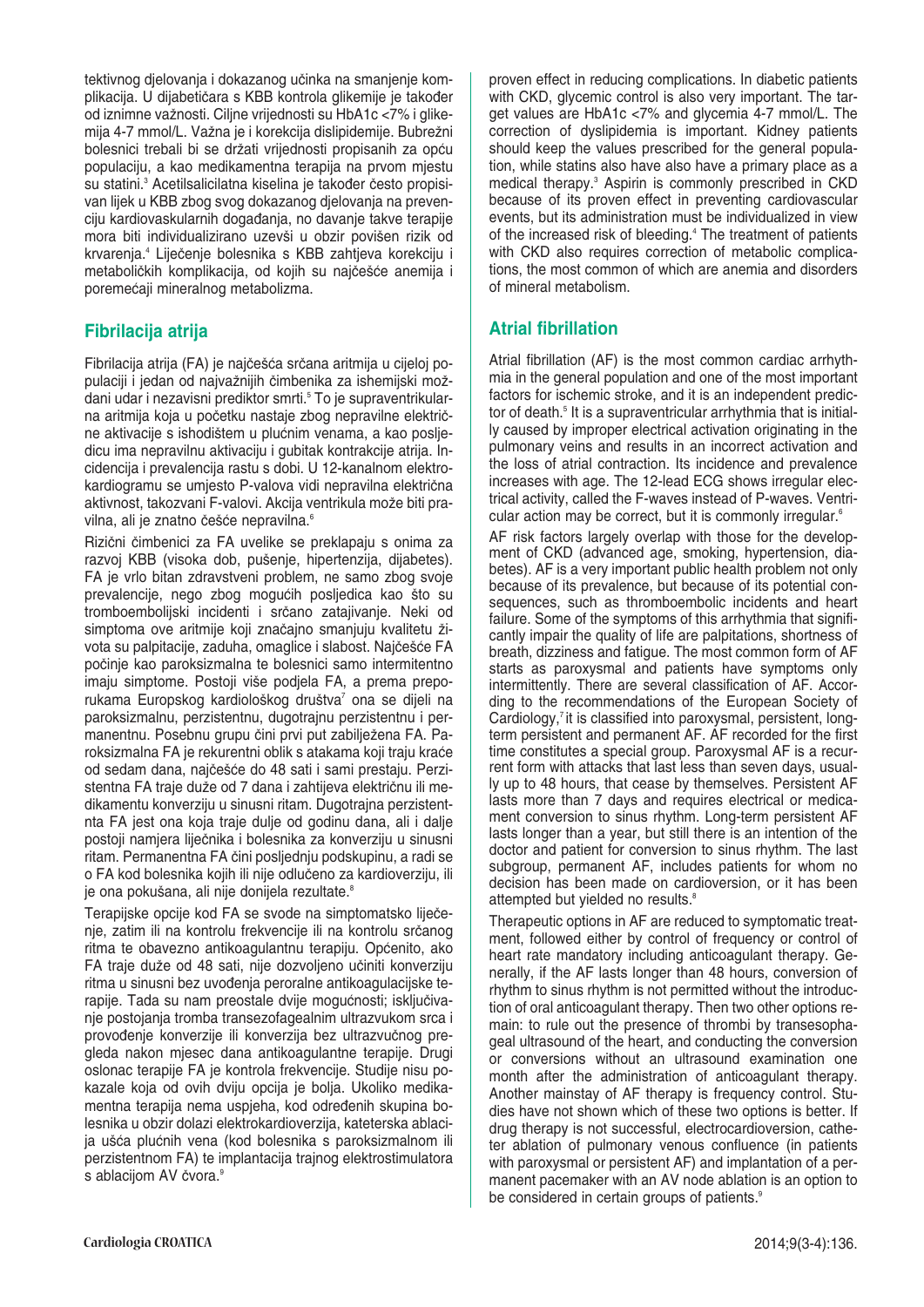#### **Kardiovaskularne komplikacije kroniËne bubreæne bolesti**

Bolesnici s KBB podložniji su SŽB više nego ostatak populacije, a zna se da su one i glavni uzrok smrti pacijenata na dijalizi. Dokazano je da su niska glomerularna filtracija i povišena albuminurija povezane s povišenim rizikom od kardiovaskularnih incidenata, bilo novih ili ponavljajućih.<sup>10</sup> Mortalitet od SŽB među pacijentima u završnom stadiju bubrežne bolesti je 15-30 puta veći nego u općoj populaciji iste dobi.<sup>11</sup> Ova je razlika još izraženija među mlađom dobnom skupinom, od 25 do 34 godine, u kojoj je mortalitet Ëak 500 puta veći nego među zdravim pacijentima iste dobi.<sup>12</sup> Pacijenti u trećem i četvrtom stupnju KBB čak će prije umrijeti od SŽB nego progredirati u završni stadij bubrežne bolesti.<sup>13</sup>

Brojni su razlozi povećanog rizika kardiovaskularnih dogadaja u bolesnika s KBB. Pored tradicijskih rizičnih čimbenika kao što su debljina, pušenje, arterijska hipertenzija, dislipidemija i slično, u bolesnika s KBB prisutni su i mnogobrojni netradicijski čimbenici rizika kao što su anemija, poreme-Êaj mineralnog metabolizma, malnutricija, oksidativni stres, proteinurija, odnosno albuminurija. Ovu potonju je bitno određivati i pratiti u pacijenata s povećanim rizikom za bubrežnu bolest, ne samo zbog dokazivanja i klasifikacije bolesti, već i zbog njene prediktivne vrijednosti u terapiji.<sup>14</sup>

Cilj ovog rada nije detaljno objašnjenje svih kardiovaskularnih Ëimbenika rizika u KBB. Æelimo, naime, upozoriti samo na tri vrlo značajna: anemiju, poremećaj mineralnog metabolizma te proteinuriju, odnosno albuminuriju.

Anemija je u populaciji bolesnika s KBB gotovo pa redovita pojava. Najvažniji uzrok je nedostatak eritropoetina. Ukratko, anemija je uzrok smanjene oksigenacije tkiva; povećava se rad simpatikusa i samim time rad miokarda. Također, zbog smanjene viskoznosti povećan je venski priljev u srce što posljedično dovodi do hipertrofije lijeve klijetke.

Već u početnim stadijima KBB razvija se poremećaj mineralnog metabolizma, koji se manifestira poremećajem metabolizma kalcija i fosfora, parathormona, vitamina D te FGF 23 (engl. Fibroblast growth factor 23) hormona koji među ostalima regulira promet fosfora. Posljedica navedenih poremećaja je ubrzana kalcifikacija krvnih žila te ostalih tkiva npr. miokarda.

Postoje brojni eksperimentalni i klinički dokazi o povezanosti proteinurije, odnosno albuminurije i kardiovaskularnih događaja.<sup>15</sup> Prema Kanadskoj studiji Hemmelgarn et al, prisutstvo proteinurije je povezano s povećanim rizikom od smrti, infarkta miokarda i progresije bubrežne bolesti (povećan rizik od aterosklerotskih događaja u perifernoj vaskularizaciji). Kod hipertenzivne populacije albuminurija Ëak Ëetiri puta povećava rizik od ishemijske bolesti srca. Također, kod pacijenata s hipertenzijom i dijabetesom, albuminurija dovodi i do zadebljanja lijeve klijetke. Pacijenti s dijabetesom tip 1 i albuminurijom imaju devet puta veći kardiovaskularni mortalitet nego normoalbuminurični pacijenti. Studija Svjetske zdravstvene organizacije Multinational Study of Vascular Disease in Diabetics je dokazala povezanost proteinurije i ishemijske bolesti srca i kod pacijenata s dijabetesom tip 2. Albuminurija je povezana i s kroničnim zatajivanjem srca te su studije pokazale kako ne samo da je Ëimbenik rizika zatajivanja srca, nego daje i prognostičke informacije.<sup>15</sup>

Postoji više načina na koje su povezane proteinurija i SŽB. To su upala, endotelna disfunkcija i trombogenički faktori. "Steno" hipoteza govori kako proteinurija dovodi do endotelne disfunkcije. Tome ide u prilog povećanje adiponektina,

#### **Cardiovascular complications of chronic kidney disease**

Patients with CKD are more likely to develop CVD than the rest of the population, and we know that they are the major cause of death in dialysis patients. It has been shown that low glomerular filtration rate and elevated albuminuria are associated with an increased risk of cardiovascular events, regardless of whether they are new or recurring ones.<sup>10</sup> Mortality caused by CVD among patients in end-stage kidney disease is 15-30 times higher than in the general population of the same age.11 This difference is even more pronounced among the younger age group, from 25-34, in whom the mortality is 500 times higher than among the healthy patients of the same age.12 Patients in the third and fourth stage of CKD are even more likely to die of CVD than to progress to end-stage kidney disease.<sup>13</sup>

There are many reasons for the increased risk of cardiovascular events in patients with CKD. In addition to traditional risk factors such as obesity, smoking, hypertension, dyslipidemia, etc., patients with CKD also show many non-traditional risk factors such as anemia, disorders of mineral metabolism, malnutrition, oxidative stress, proteinuria or albuminuria. This latter is to be diagnosed and monitored in patients at increased risk for kidney disease not only because of evidencing and classifying the disease, but also because of its predictive value in the therapy.14

The aim of this paper is not a detailed explanation of all cardiovascular risk factors in CKD. However, we only wish to warn about three very significant risk factors: anemia, mineral metabolism disorder and proteinuria or albuminuria.

Anemia is almost a normal event in the population of patients with CKD. The most important cause is the lack of erythropoietin. In short, anemia is the cause of reduced tissue oxygenation. It increases sympathicus activity, and consequently, myocardial activity. Reduced viscosity results in an increase in venous return to the heart, which consequently leads to left ventricular hypertrophy.

Mineral metabolism disorder develops in the early stages of CKD. It is reflected in a disorder of the metabolism of calcium and phosphorus, parathyroid hormone, vitamin D and FGF 23 (Fibroblast growth factor 23) hormone, which inter alia regulates phosphorus circulation. The consequence of these disorders is an accelerated calcification of blood vessels and other tissues such as the myocardium.

There is abundant experimental and clinical evidence about the association between proteinuria or albuminuria and cardiovascular events.15 According to the Canadian study, Hemmelgarn et al, the presence of proteinuria is associated with an increased risk of death, myocardial infarction, and progression of renal disease (increased risk of atherosclerotic events in peripheral vascularization). In the hypertensive population, albuminuria increases the risk of ischemic heart disease by four times. Also, in patients with hypertension and diabetes, albuminuria leads to a thickening of the left ventricle. Patients with type 1 diabetes and albuminuria show cardiovascular mortality that is nine times higher than in normoalbuminuric patients. The World Health Organization (WHO) Multinational Study of Vascular Disease in Diabetics has also proven the association between proteinuria and ischemic heart disease in patients with type 2 diabetes. Albuminuria is associated with chronic heart failure and studies have shown that it is not only a risk factor for heart failure but also provides prognostic information.<sup>15</sup>

There are several ways in which proteinuria and CVD are associated, including inflammation, endothelial dysfunction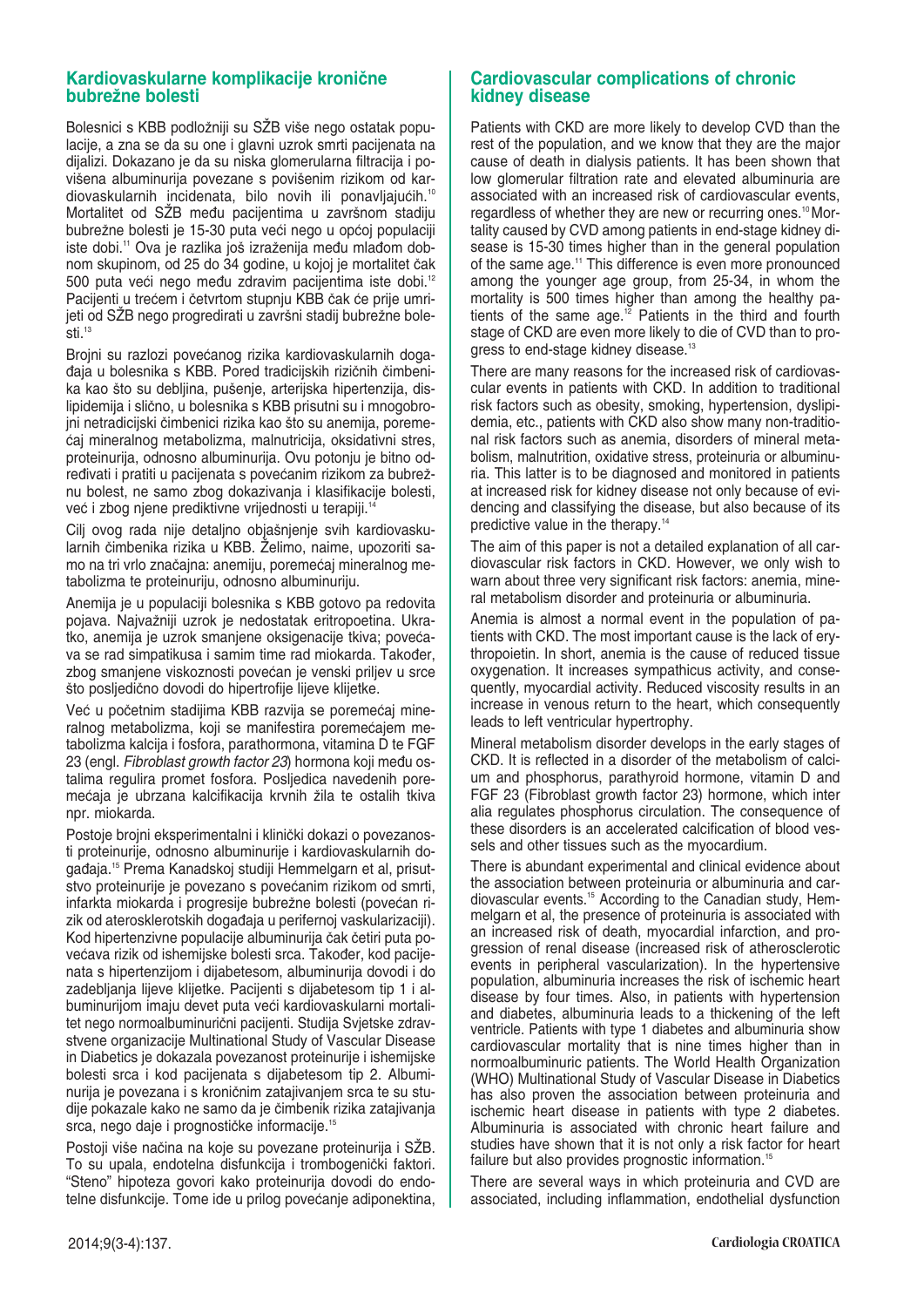vrijednosti CRP, ADMA (engl. Asymmetric dimethylarginine) i vWF-a (von Willebrandov faktor). Povezanost preko trombogeniËkih faktora dokazana je korelacijom ekskrecije proteina i koncetracije vWF, adhezivnih molkeula, fibrinogena i tkivnog aktivatora plazminogena, a to bi sve moglo dovesti do povećanog rizika tromboze.<sup>16</sup>

### Povezanost kronične bubrežne bolesti i **fibrilacije atrija**

Prema REGARDS studiji kod 26.917 ispitanika u SAD dokazana je povećana prevalencija FA kod bolesnika s KBB i to najviše među pacijentima u trećem i četvrtom stupnju bolesti. Prevalencija FA među ispitanicima bez KBB iznosila je 1%, među pacijentima u 1. i 2. stupnju KBB iznosila je 2,8%, u 3. stupnju 2,7%, a u 4. i 5. stupnju 4,2%. Bolesnici u prva dva stupnja KBB imaju 2,67 puta veći rizik za razvoj FA, bolesnici u trećem 1,68 dok je taj rizik u četvrtom i petom stupnju  $3,52$  puta veći.<sup>17</sup>

FA i KBB dijele zajedničke čimbenike rizika; hipertenzija, dijabetes, postojeća SŽB, pretilost, metabolički sindrom.<sup>18</sup> Retrospektivne studije su pokazale da je KBB nezavisni Ëimbenik rizika za pojavu FA te da je pojava FA u KBB povezana s povećanom stopom smrtnosti.<sup>19</sup>

Provedena istraæivanja su uputila na to da bi FA mogla biti Ëimbenik koji ubrzava progresiju KBB u terminalni stadij te je kasnije i dokazano da je FA povezana sa 67% višom relativnom stopom progresije do završnog stupnja bubrežne bolesti. Novija istraživanja potvrđuju da FA može doprinijeti bržoj progresiji KBB do terminalnog stadija. Također, FA pospješuje sustavnu upalu koja pogoduje pogoršanju bubrežne funkcije. Budući da FA inducira fibrozu miokarda moguće je da je isti proces fibroze potaknut i u bubregu, možda kroz sustavnu profibrotičku težnju u organizmu. FA pridonosi sistoličkoj i dijastoličkoj disfunkciji što može pogoršati KBB zbog promijenjene hemodinamike, venske kongestije i aktivacije RAAS.<sup>20</sup> Isto tako je poznato da je FA povezana s dugoročnim lošijim kliničkim ishodima u pacijenata s terminalnim stupnjem KBB.<sup>21</sup>

Više je hipoteza koje objašnjavaju vezu između KBB i FA. Neurohormonalna aktivacija je upletena u progresiju bubrežnog oštećenja i njegovih kardiovaskularnih posljedica. Također, aktivacija sustava renin-angiotenzin-aldosteron u pacijenata s KBB uzrokuje porast proliferacije srčanih fibroblasta i srËane hipertrofije. Ovaj efekt bi mogao biti dokazan povećanom sekrecijom profibrotičkog faktora TGF-β1.<sup>22</sup> To nam potvrđuje činjenica da se spironolakton pokazao kao djelotvoran u reduciranju FA zbog blokade mineralokortikoidnog receptora i antifibrotičkog učinka.<sup>23</sup> Aritmogenezi pridonosi i aktivacija simpatikusa koja je, kao i povećanje koncentracije adrenergičnih hormona u serumu, prisutna u pacijenata s KBB.<sup>22</sup> Sistemna upala prisutna u bubrežnoj bolesti također ima ulogu u patogenezi FA, a marker CRP je povišen u KBB i FA. Ova pretpostavka je potvrđena analizom uzoraka biopsije srca u pacijenata s FA gdje su pronađene upalne promjene.<sup>24</sup> Također je hs-CRP identificiran kao dobar marker za prognozu kardiovaskularnih incidenata, uključujući smrt zbog svoje povezanosti sa sistemnom upalom, disfunkcijom endotela i rizikom za tromboembolijske incidente.<sup>25</sup> Nadalje, strukturalne abnormalnosti na srcu, otprije povezane s KBB, kao što su hipertrofija lijeve klijetke i pretklijetke jednako tako povećavaju rizik aritmijskih događanja.<sup>24</sup> Metaboličke abnormalnosti koje su prisutne u KBB kao što su metabolička acidoza, poremećaj prometa kalija i kalcija također vode do povećanog rizika za razvoj and thrombogenic factors. "Steno" hypothesis suggests that proteinuria leads to endothelial dysfunction. This hypothesis is reinforced by an increase in adiponectin, CRP, ADMA (Asymmetric dimethylarginine) and vWF (von Willebrand factor). The association via thrombogenic factors has been proven by the correlation of protein excretion and vWF concentration, adhesive molecules, fibrinogen and tissue plasminogen activator, all of which may lead to an increased risk of thrombosis.<sup>16</sup>

#### **Association of chronic kidney disease and atrial fibrillation**

The REGARDS study conducted on 26,917 patients in the US demonstrated the increased prevalence of AF in patients with CKD, mostly among the patients in the third and fourth stage of the disease. The prevalence of AF among the subjects without CKD was 1%, among the patients in the first and second stage of CKD it was 2.8%, in the third stage the prevalence was 2.7%, and in the fourth and fifth stage it was 4.2%. Patients in the first two stages of CKD show a 2.67 times greater risk of AF, patients in the third stage show a 1.68 times greater risk, and the risk in the fourth and fifth stage is 3.52 times higher.<sup>17</sup>

AF and CKD share some common risk factors, such as hypertension, diabetes, current CVD, obesity, and metabolic syndrome.<sup>18</sup> Retrospective studies have shown that CKD is an independent risk factor for the occurrence of AF and that the occurrence of AF in CKD is associated with an increased mortality rate.<sup>19</sup>

The investigations suggested that AF could be a factor that accelerates the progression of CKD in the end-stage, and it was later proven that AF is associated with a 67% higher relative rate of progression to the end-stage renal disease. Recent studies confirm that AF may contribute to a faster progression of CKD to the end-stage. AF also stimulates systemic inflammation that contributes to the impairment of renal function. Since AF induces myocardial fibrosis, it is possible that the same process of fibrosis is stimulated in the kidney, perhaps through the systematic profibrotic tendency in the body. AF contributes to systolic and diastolic dysfunction that can impair CKD due to altered hemodynamics, venous congestion and activation RAAS.<sup>20</sup> AF is also known to be associated with long-term impaired clinical outcomes in patients in end-stage CKD.<sup>21</sup>

There are several hypotheses that explain the association between CKD and AF. Neurohormonal activation is involved in the progression of renal impairment and its cardiovascular consequences. The activation of the renin-angiotensinaldosterone system in patients with CKD causes an increase in the proliferation of cardiac fibroblasts and cardiac hypertrophy. This effect could be proven by an increased secretion of profibrotic factor  $TGF-<sub>1</sub>$ <sup>22</sup> This is confirmed by the fact that spironolactone proved to be effective in reducing AF due to blocking of the mineralocorticoid receptor and its antifibrotic effect.<sup>23</sup> Arrhythmogenesis is also stimulated by the sympathetic activation that, like the increase in the concentration of adrenergic hormones in serum, is present in patients with CKD.<sup>22</sup> Systemic inflammation present in renal disease also plays a role in the pathogenesis of AF, while the marker CRP is elevated in CKD and AF. This assumption is confirmed by a cardiac biopsy sample analysis in patients with AF where inflammatory changes are found.<sup>24</sup> Hhs-CRP was identified as a good marker for the prognosis of cardiovascular events, including death, due to its associa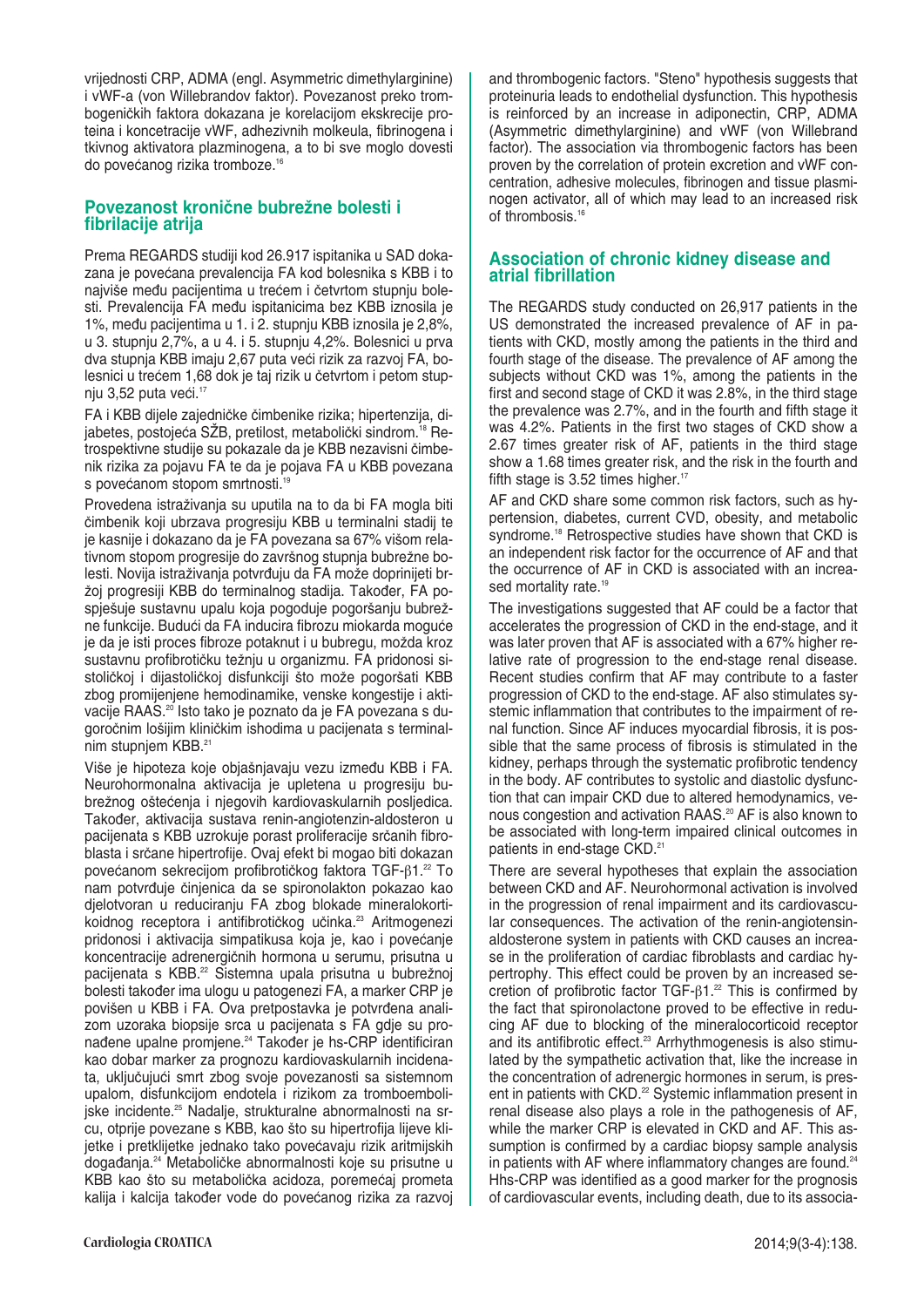FA.26 Oksidativni stres igra vaænu ulogu u patogenezi FA, a on se povećava s pogoršanjem renalne funkcije. Na primjer, u lijevom atriju je povećana ekspresija nikotinamid adenin dinukleotid fosfata oksidaze.<sup>27</sup>

## **Terapija**

Pacijenti s progredirajućim oblikom KBB i koegzistirajućom dijagnozom FA imaju značajno viši rizik od smrti.<sup>19</sup> Dokazano je da je proteinurija povezana s 50% višim rizikom za tromboembolijske incidente. Terapija FA u bolesnika s KBB je doista kompleksna. Prije svega jer pacijenti koji boluju od KBB imaju znatno viši rizik od krvarenja za vrijeme antikoagulacijske terapije, što također pridonosi višoj stopi smrtnosti. Varfarin u pacijenata s KBB dovodi do povećanog rizika od krvarenja, a dokazano je da može doprinijeti i kalcifikaciji krvnih žila i srčanih zalistaka te povećati uremičnu arteriolopatiju.28 Korist, odnosno rizik uporabe varfarina u pacijenata s KBB, ostaje nerazjašnjen.<sup>29</sup> Istraživanje iz 2012. godine pokazuje kako bi noviji oralni antikoagulantni lijekovi poput dabigatrana, apixabana i rivoroxabana, mogli u budućnosti zamijeniti zamijeniti varfarin kod pacijenata u trećem i četvrtom stupnju bubrežne bolesti, koji uz to boluju i od FA.30

Kod pacijenata na dijalizi slična je situacija. Prevalencija FA među pacijentima na hemodijalizi je 11-27%, za razliku od opće populacije u kojoj iznosi 1%. Kako znamo da je FA povezana s moždanim udarom, u općoj se populaciji koristi varfarin kao prevencija moždanog udara, a stopa krvarenja je zanemariva. No, to nije slučaj s pacijentima na dijalizi. Zadnja istraživanja pokazala su kontradiktorne rezultate o smanjenju cerebrovaskularnih događaja pri upotrebi varfarina kod pacijenata na hemodijalizi. Ipak, definitivno je dokazana veća učestalost krvarenja pri njegovoj upotrebi u pacijenata s KBB, nego kod populacije bez oštećene funkcije bubrega. Samim time izgledno je da opasnost upotrebe varfarina kod ovih pacijenata nadilazi njegov pozitivan utjecaj.<sup>31</sup>

Uporaba antiaritmika koji se koriste u terapiji FA je uvelike ograničena u pacijenata s KBB jer se većina njih eliminira kroz bubrege te njihova upotreba može lako podići serumske vrijednosti kreatinina i dovesti do štetnih učinaka.<sup>32</sup> L'Allier i sur izvješćuju o smanjenoj incidenciji FA u 10.926 pacijenata s hipertenzijom liječenih ACE inhibitorima.<sup>33</sup>

Jedna od terapijskih opcija jest i kateterska ablacija. Pacijenti s KBB imaju veće vjerojatnosti od ponovnog vraćanja FA nakon jednog provedenog zahvata, pa je vrijednost i tog terapijskog postupka upitna.34 Neke studije ukazuju na potpuno nezadovoljavajući ishod kateterske ablacije u pacijenata s KBB i s nižom glomerularnom filtracijom,<sup>35</sup> dok je u drugim studijama pokazano da uspješna eliminicija aritmije kateterskom ablacijom, poboljšava bubrežnu funkciju u pacijenata s blagim do umjerenim bubrežnim oštećenjem.<sup>36</sup> Sve u svemu, teško je predvidjeti i prevenirati relaps FA nakon kateterske ablacije u pacijenata s terminalnom KBB i veća je vjerojatnost da će se postupak morati ponoviti.<sup>32</sup>

## **ZakljuËak**

Kronična bubrežna bolest je veliki javnozdravstveni problem u razvijenom dijelu svijeta, a postaje sve veći i u zemljama u razvoju. UËestalost kardiovaskularnih komplikacija u bolesnika s KBB je velika. Postoji brojni dokazi kako je FA u bolesnika s KBB češća nego u ostaloj populaciji.

tion with systemic inflammation, endothelial dysfunction and the risk of thromboembolic incidents.25 Cardiac structural abnormalities associated with CKD from an earlier date, such as left ventricular and atrial hypertrophy, increase the risk of arrhythmic events in the same way.<sup>24</sup> Metabolic abnormalities that are present in CKD, such as metabolic acidosis, impaired potassium and calcium circulation, can also lead to an increased risk of the development of AF.<sup>26</sup> Oxidative stress plays an important role in the AF pathogenesis, and it increases with the impairment of renal function. For example, the expression of nicotinamide adenine dinucleotide phosphate oxidase is increased in the left atrium. $27$ 

## **Therapy**

Patients with a progressing form of CKD and a co-existing AF diagnosis have a significantly higher risk of death.<sup>19</sup> It has been proven that proteinuria is associated with a 50% higher risk of thromboembolic incidents. AF therapy in patients with CKD is indeed a complex therapy primarily because patients suffering from CKD have a significantly higher risk of bleeding during anticoagulant therapy, which also contributes to a higher rate of mortality. Warfarin in patients with CKD leads to an increased risk of bleeding. It has also been proven that it can contribute to calcification of blood vessels and heart valves and increase uremic arteriolopathy.<sup>28</sup> The benefit or the risk of administering warfarin in patients with CKD is still debatable.<sup>29</sup> A 2012 trial shows that more recent oral anticoagulant drugs such as dabigatran, apixaban and rivoroxaban might replace warfarin in the future in patients in the third and fourth stage of renal disease, who are also suffering from AF.<sup>30</sup>

We see a similar situation in dialysis patients. AF prevalence among hemodialysis patients is 11-27%, as opposed to that in the general population, which is 1%. Since we know that the AF is associated with stroke, warfarin is administered in the general population to prevent it, while the bleeding rate is negligible. However, this is not a case in dialysis patients. Some recent trials have shown contradictory results on the reduction of cerebrovascular events when administering warfarin in patients on hemodialysis. However, a higher incidence of bleeding during its administration in patients with CKD has been definitely proven compared to the population without impaired renal function. Thus, it is likely that the risk of administering warfarin in these patients outweighs its positive impact.<sup>31</sup>

The administration of anti-arrhythmic drugs used in the treatment of AF is severely limited in patients with CKD because most of them are eliminated through the kidneys and their administration can easily raise serum creatinine values and have adverse effects.<sup>32</sup> L'Allier et al report a decreased incidence of AF in 10,926 patients with hypertension treated with ACE inhibitors.<sup>33</sup>

Another treatment option is catheter ablation. Patients with CKD are more likely to have recurring AF after one procedure is performed, so the value of this therapeutic procedure is open to question.<sup>34</sup> Some studies suggest a completely unsatisfactory outcome of catheter ablation in patients with CKD and with a lower glomerular filtration rate, $35$  while other studies have demonstrated that the successful elimination of arrhythmias by catheter ablation improves renal function in patients with mild to moderate renal impairment.<sup>36</sup> Overall, it is difficult to predict and prevent a relapse of AF after catheter ablation in patients with end-stage CKD and there is a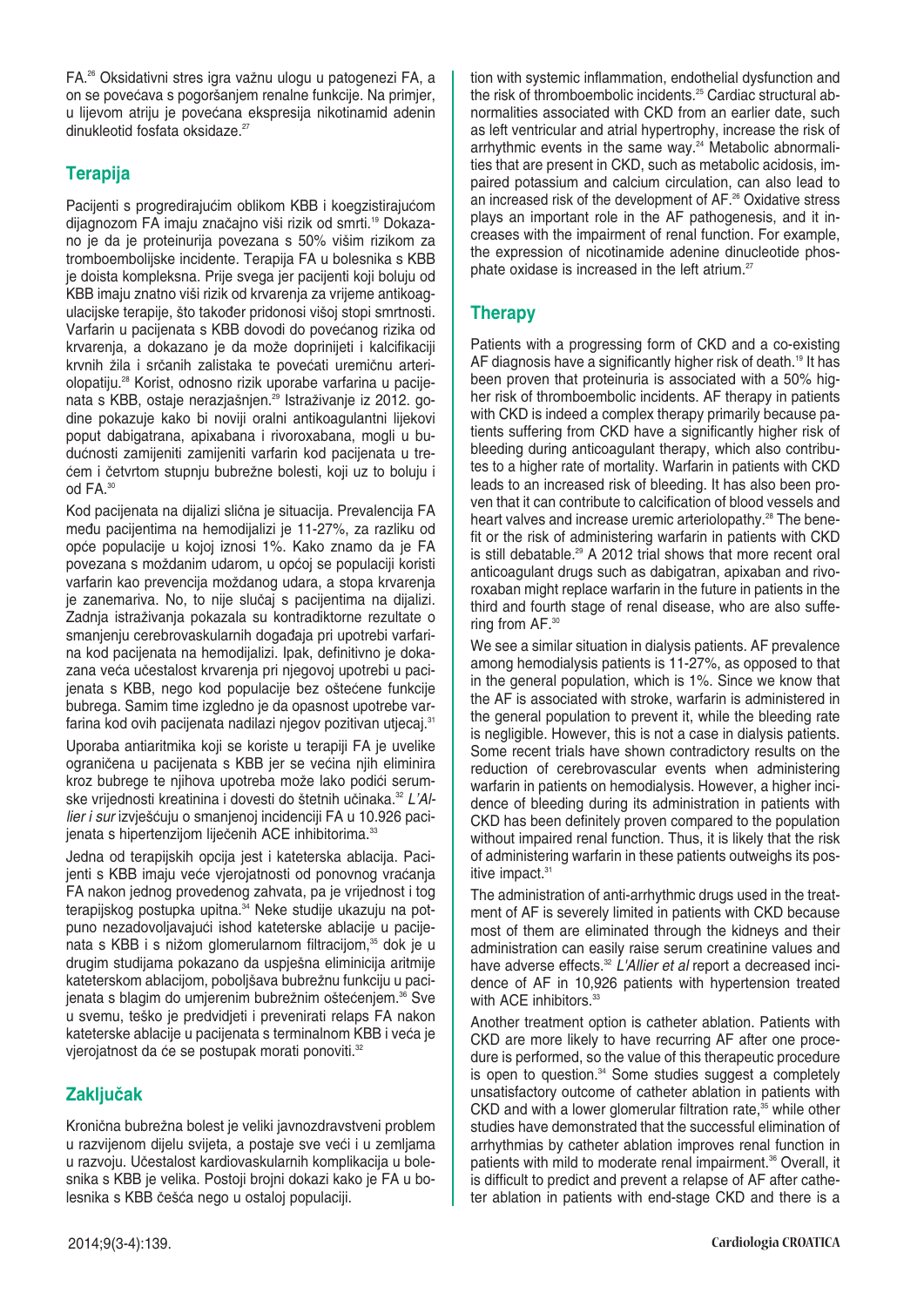Nažalost, postoji manjak dokaza o učinkovitosti, odnosno nuspojavama lijekova i učinkovitosti različitih intervencija u bolesnika s KBB. Novi lijekovi i nove metode dolaze u kliniËku praksu nakon strogih kliniËkih studija na ispitanicima s očuvanom bubrežnom funkcijom, bez da su uključeni pacijenti s oštećenom bubrežnom funkcijom, kao i oni na dijalizi. Sve češće se ističe važnost uključivanja i ove grupe bolesnika u sva klinička istraživanja, kako bi se definirale jasne smjernice, indikacije kao i kontraindikacije.<sup>37</sup> Jednako tako ne postoje ni jasne terapijske smjernice za liječenje FA u bolesnika s KBB, a pogotovo za uporabu varfarina za sprečavanje moždanog udara, kao česte komplikacije ove srčane aritmije. Zbog češćeg krvarenja pri upotrebi varfarina kod pacijenata s KBB nego kod opće populacije, njegova korist i dalje ostaje upitna. Potrebna su daljnja istraživanja o kroničnoj bubrežnoj bolesti i SŽB, a u svakodnevnom kliničkom radu neophodna je uska suradnja nefrologa i kardiologa. Na taj način će se uspješno spriječiti i liječiti mnogobrojne komplikacije u bolesnika s KBB.

Received:  $9<sup>th</sup>$  Feb 2014; Accepted: 25<sup>th</sup> Feb 2014

\*Address for correspondence: Zavod za nefrologiju i dijalizu, KliniËki bolniËki centar Sestre milosrdnice, Vinogradska cesta 29, HR-10000 Zagreb, Croatia. Phone: +385-1-3787-526 E-mail: drasko.pavlovic@kbcsm.hr

greater likelihood that the procedure will have to be performed again.<sup>32</sup>

#### **Conclusion**

Chronic kidney disease is a major public health problem in the developed world, and is becoming an ever greater problem in developing countries. The incidence of cardiovascular complications in patients with CKD is high. There is ample evidence that AF in patients with CKD is more common than in the general population.

Unfortunately, there is a shortage of evidence of the efficacy and side effects of drugs and the efficacy of various procedures in patients with CKD. Recent drugs and new methods have entered into clinical practice after rigorous clinical trials on subjects with preserved renal function without involving patients with impaired renal function and those on dialysis. The importance of involving this group of patients in all clinical trials is commonly emphasized in order to define clear guidelines and for indications and contraindications.<sup>37</sup> There are no clear guidelines for the treatment of AF in patients with CKD, especially for the administration of warfarin to prevent strokes, a common complication of cardiac arrhythmias. Because of more common bleeding with the administration of warfarin in patients with CKD than in the general population, its benefit remains a subject of debate. Further investigations of chronic kidney disease and CVD are required, while close coordination in daily clinical work between nephrologists and cardiologists is necessary. In this way, many potential complications in patients with CKD can be successfully prevented and treated.

#### **Literature**:

1. http://www.svjetskidanbubrega.org/p3-bubrezna-bolest.htm

2. Pavlović D. Kronična bubrežna bolest: definicija, podjela, prevencija. Nefrologija danas 2005. Prevencija kronične bubrežne bolesti. Hrvatski liječnički zbor. 2005;1.1-1.9

3. James MT, Hemmelgarn BR, Tonelli M. Early recognition and prevention of chronic kidney disease. Lancet. 2010;375:1296-309.

4. AntithromboticTrialists' (ATT) Collaboration. Aspirin in the primary and secondary prevention of vascular disease: collaborative meta-analysis of individual participant data from randomised trials. Lancet. 2009;373:1849-60.

5. Benjamin EJ, Wolf PA, D'Agostino RB, et al. Impact of atrial fibrilation on the risk of death: the Framingham Hearth Study. Circulation 1998;98:946-52.

6. Bernat R. Farmakoterapija fibrilacije atrija. Medicus. 2010;19:203-14.

7. Camm AJ, Lip GYH, De Caterina R, et al. 2012 focused update of the ESC Guidelines for the management of atrial fibrillation. An update of the 2010 ESC Guidelines for the management of atrial fibrillation. Eur Heart J. 2012;33:2719-47.

8. Fuster V, Ryden LE, Cannom DS, et al. American College of Cardiology Foundation/American Heart Association Task Force 2011 ACCF/AHA/HRS focused updates incorporated into the ACC/AHA/ESC 2006 guidelines for the management of patients with atrial fibrillation: a report of the American College of Cardiology Foundation/American Heart Association Task Force on practice guidelines. Circulation. 2011;120:269-367.

9. Shukla A, Curtis AB. Avoiding permanent atrial fibrillation: treatment approaches to prevent disease progression. Vasc Health RiskManag. 2014;10:1-12.

10. Levey AS, Coresh J. Chronic kidney disease. Lancet. 2012;379:165-80.

11. Foley RN, Parfrey PS, Sarnak M. Clinical epidemiology of cardiovascular disease in chronic renal disease. Am J KidneyDis.1998;32:112-9.

12. Sarnak MJ, Levey AS, Schoolwerth AC, et al. Kidney disease as a risk factor for development of cardiovascular disease: a statement from the American Heart Association Councils on Kidney in Cardiovascular Disease, High Blood Pressure Research, Clinical Cardiology and Epidemiology and Prevention. Hypertension. 2003;42:1050-65.

13. Schiffrin EL, Lipman ML, Mann JFE. Chronic kidney disease: effects on the cardiovascular system. Circulation. 2007;116:85-97.

14. Pavlović D. Laboratory standards in the diagnosis and monitoring of therapy. Ejifcc 20/01 2009. http://www.ifcc.org/ifccfiles/docs/200109012.pdf

15. Hemmelgarn BR, Manns BJ, Lloyd A, et al. Relation between kidney function, proteinuria, and adverse outcomes. JAMA. 2010;303:423-9.

16. Currie G, Delles C. Proteinuria and its relation to cardiovascular disease. Int J Nephrol Renovasc Dis. 2014;7:13-24.

17. Baber U, Howard VJ, Halperin JL,et al. Association of chronic kidney disease with atrial fibrillation among adults in the United States: reasons for geographic and racial differences in stroke (REGARDS) study. Circ Arrhythm Electrophysiol. 2011;4:26-32.

18. Fabbian F, Catalano C, Lambertini D, et al. Clinical characteristics associated to atrial fibrilation in chronic hemodialysis patients. Clin Nephrol. 2000;54:234-9.

19. Nelson SE, Shroff GR, Li S, Herzog CA. Impact of chronic kidney disease on risk of incident atrial fibrillation and subsequent survival in medicare patients. J Am Heart Assoc. 2012 Aug;1(4):e002097. Epub 2012 Aug 24.

20. Bansal N, Fan D, Hsu C, Ordonez JD, Marcus GM, Go AS. Incident atrial fibrillation and risk of end-stage renal disease in adults with chronic kidney disease. Circulation. 2013;127:569-74.

21. Genovesi S, Vincenti A, Rossi E, et al. Atrial fibrillation and morbidity and mortality in a cohort of long-term hemodialysis patients. Am J Kidney Dis. 2008;51:255-62.

22. Schlaich MP, Socratous F, Hennebry S, et al. Sympatetic activation in chronic renal failure. J Am SocNephrol. 2009;27:933-9.

23. Williams RS, deLemos JA, Dimas V, Reisch J, Hill JA, Naseem RH. Effect of spironolactone on patients with atrial fibrilation and structural heart disease. Clin Cardiol. 2011;34:415-9.